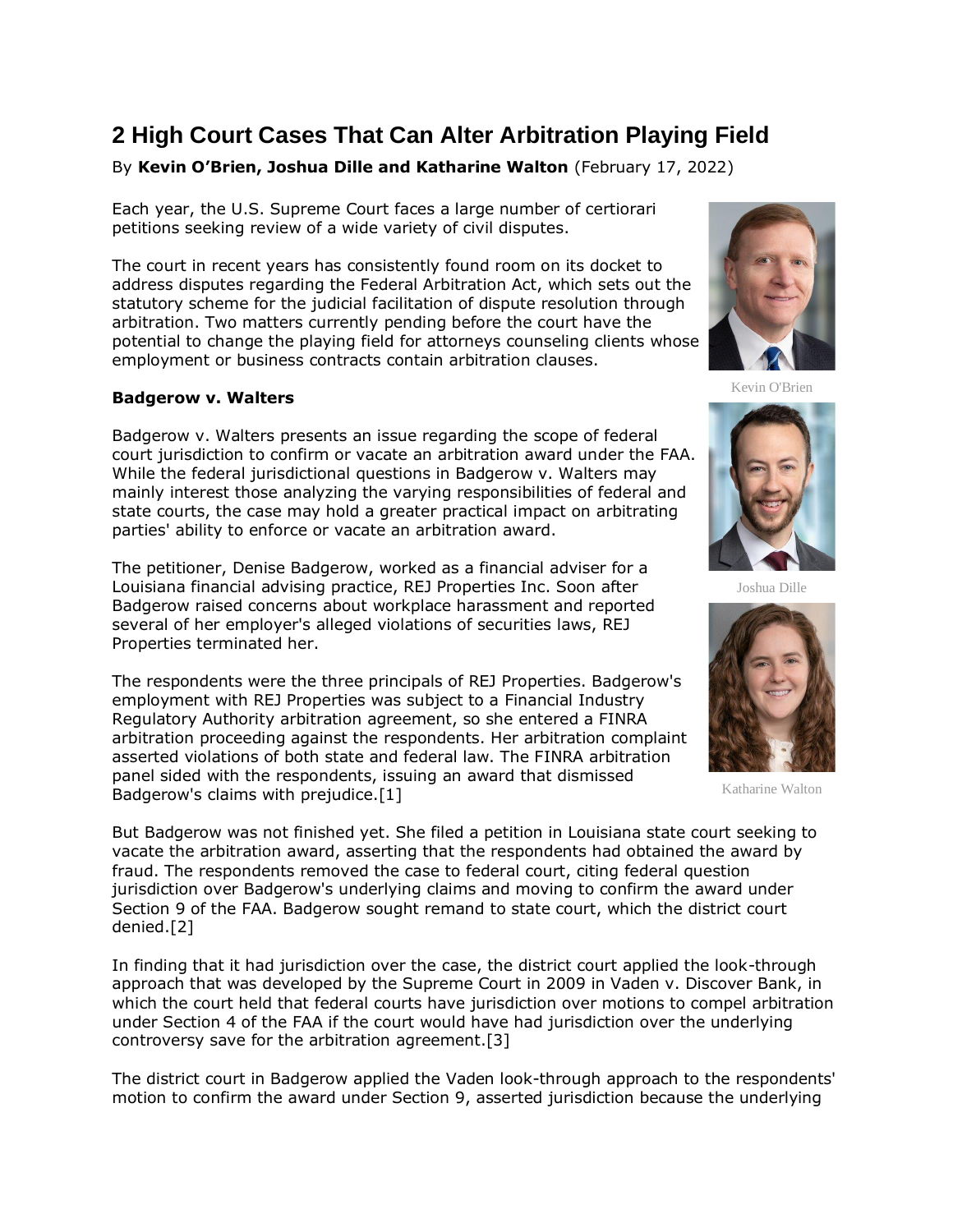controversy between the parties involved a federal question, and confirmed the award.[4]

On appeal, a divided panel on the [U.S. Court of Appeals for the Fifth Circuit](https://www.law360.com/agencies/u-s-court-of-appeals-for-the-fifth-circuit) affirmed, holding that federal courts must determine their jurisdiction over petitions to confirm or vacate arbitral awards under Section 9 or 10 by "'looking through' to the claims involved in the underlying dispute (in this case, the claims brought in the FINRA arbitration proceeding)."[5]

The Supreme Court granted certiorari to resolve a circuit split on the question: "Whether federal courts have subject-matter jurisdiction to confirm or vacate an arbitration award under Sections 9 and 10 of the FAA where the only basis for jurisdiction is that the underlying dispute involved a federal question."[6]

Badgerow argued in her Supreme Court brief that the FAA's plain text does not support an application of Vaden's look-through approach to motions under Sections 9 and 10. Unlike Sections 9 and 10, Section 4 of the FAA has a prominent save for clause that requires courts to determine their jurisdiction over a petition to compel arbitration save for the arbitration agreement, which originally drove the Vaden Court to adopt the look-through approach.

Given the differences between the sections, Badgerow maintained, the court should enforce the plain text of the statute and treat motions to confirm/vacate awards differently than motions to compel arbitration.[7]

In contrast, the respondents argued that each of the FAA's various procedural provisions function as motions in a dispute, not as independent controversies, so federal courts should look through a Section 9 or 10 motion at the underlying controversy to determine if they have jurisdiction over the entire dispute.

Rarely would a motion under Section 9 or 10 present a federal question with its own jurisdictional basis, so these sections would be effectively nullified if federal courts cannot look through a petition to establish jurisdiction. The respondents interpreted Section 4's save for clause as a venue provision that explains which district courts may enforce an arbitration agreement, rather than a jurisdictional provision.[8]

The Supreme Court held oral argument on Nov. 2, 2021. Much of the discussion centered on whether to interpret the save for clause in Section 4 as a jurisdictional provision or a venue provision and whether using a "look-through" approach for Sections 9 and 10 is consistent with the text and purpose of the FAA.[9]

No one position seemed to command a majority of the justices during oral argument, so the outcome of this case is difficult to predict. The present court may be sympathetic to a more formalistic reading of the FAA's text and may hesitate to interpret the statute in a way that renders Section 4's save for clause superfluous. But the court also faces several powerful arguments for treating FAA petitions to confirm or vacate an award as motions rather than independent controversies that require their own jurisdictional analysis.

If the court sides with Badgerow, the look-through approach would apply to motions to compel arbitration under Section 4 but not to motions to confirm or vacate an arbitration award under Sections 9 and 10. This result would be analogous to enforcing a settlement after a voluntary dismissal — enforcing the settlement in federal court requires an independent jurisdictional basis apart from the underlying controversy that caused the settlement.[10]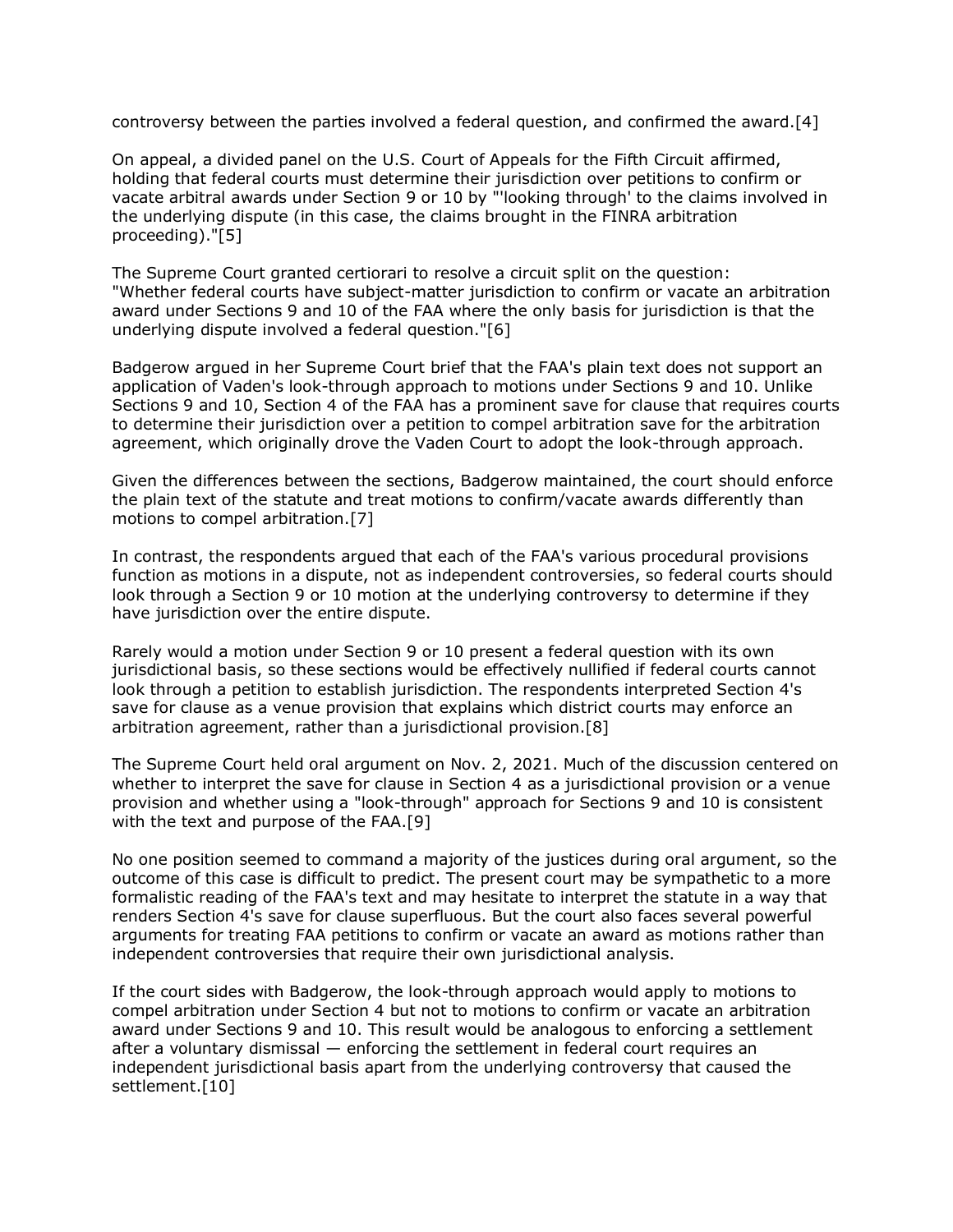The ability to confirm or vacate an arbitral award in federal court is arguably just as important as the ability to compel arbitration in federal court. Badgerow's position would shift petitions to confirm or vacate an award to state courts when the underlying dispute is based on a federal question.

As the respondents argued in their brief, this "relegate[s] many parties to using state procedural mechanisms that conflict with the FAA's streamlined approach, even when the claims involved are exclusively federal," noting that "several States' laws allow for vacating an arbitral award based [on] a court's reassessment of the legal and factual issues decided by arbitrators" as opposed to the specific grounds permitted in Section 10 of the FAA.[11]

If the court sides with the respondents, it could go as far as applying the look-through approach to all of the provisions of the FAA, not just Sections 9 and 10. Such a ruling for the respondents, however, would federalize more FAA litigation in a manner not contemplated by the statute.

Even if the look-through approach is just applied to motions under Sections 9 and 10, federal courts would have jurisdiction over any motion to confirm or vacate an arbitration award whenever the underlying controversy involves a federal question.

While the increased workload for federal courts would not be too overwhelming, as many Section 9 and 10 motions involve summary proceedings, some argue that state courts are equally competent to adjudicate these motions and that the statute's text suggests the FAA's drafters contemplated such a result.

Whichever route the court takes, its ruling will hold important consequences for attorneys and parties contemplating arbitration and could potentially limit access to the federal courts for parties seeking to confirm or vacate an arbitration award.

## **Morgan v. Sundance Inc.**

In contrast, Morgan v. Sundance Inc. presents the issue of whether and under what circumstances a contractual right to arbitrate a dispute may be waived. Under the FAA, courts are required to place arbitration agreements "on an equal footing with other contracts."[12]

The Supreme Court outlined this position in 2010 in AT&T Mobility LLC v. Concepcion, stating that Section 2 of the FAA reflects that arbitration is a matter of contract.[13] In theory, this principle should prevent courts from treating cases involving arbitration agreements differently than cases involving other contractual disputes. In practice, several courts have constructed additional arbitration-specific rules.

Under the common-law doctrine of waiver, contractual rights "can be waived unilaterally by actions of the waiving party that are inconsistent with an intention of asserting those rights."[14]

However, many state and federal courts have an additional requirement in cases involving an agreement to arbitrate under which the party asserting waiver must demonstrate not only inconsistent actions by the waiving party, but also prejudice stemming from those inconsistent actions. The [U.S. Court of Appeals for the Eighth Circuit](https://www.law360.com/agencies/u-s-court-of-appeals-for-the-eighth-circuit) is one of the courts to require prejudice when determining waiver.

On March 21, the Supreme Court will hear argument in Morgan v. Sundance Inc. to address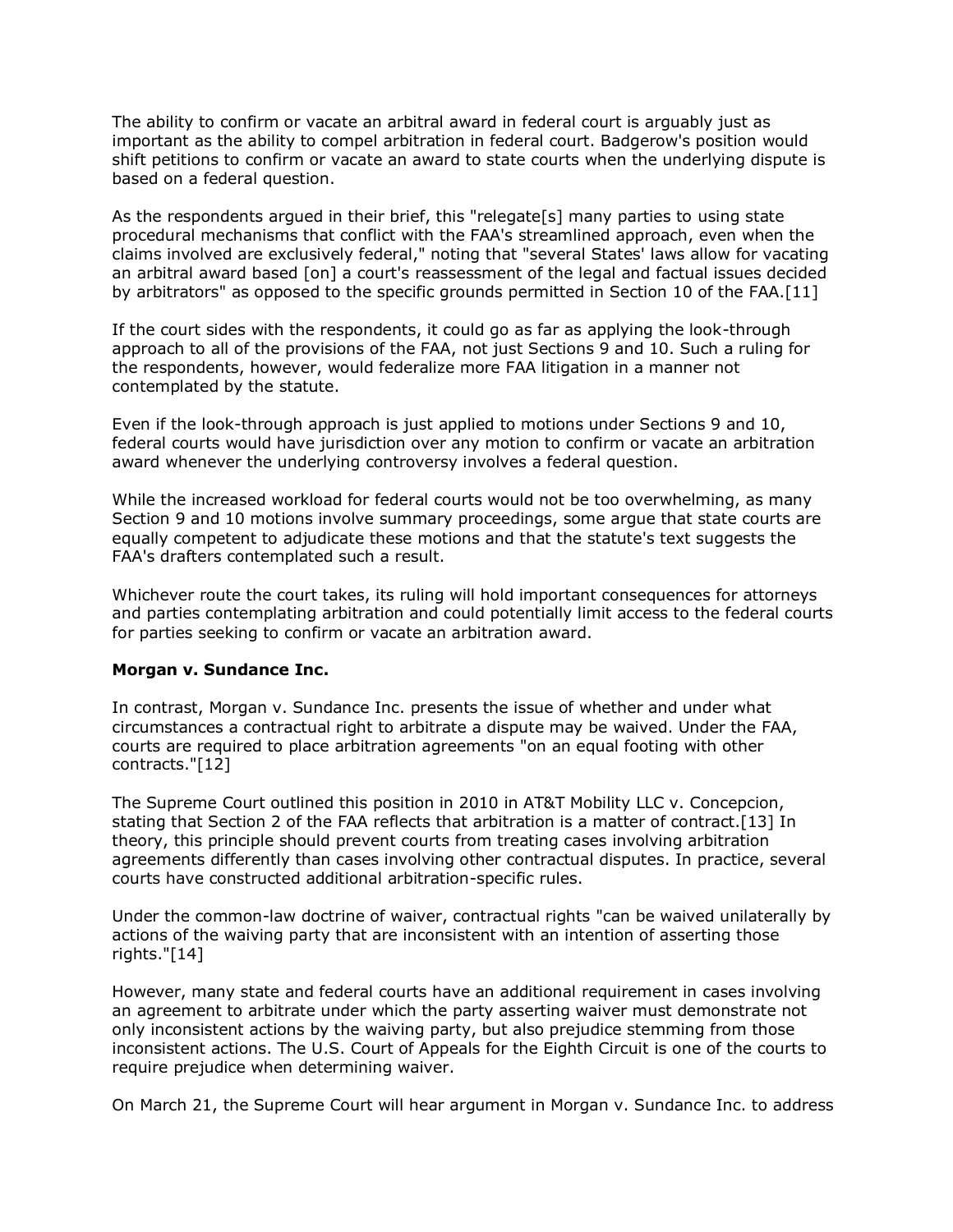whether "the arbitration-specific requirement that the proponent of a contractual waiver defense prove prejudice" violates the Court's instruction in AT&T that arbitration agreements are on equal footing with other contracts.[15]

Petitioner Robyn Morgan worked at a Taco Bell franchise in Osceola, Iowa — one of 150 stores owned by Respondent Sundance. Morgan had signed an agreement that included a provision requiring arbitration of all disputes arising out of her employment.

On Sept. 25, 2018, Morgan instead filed a nationwide collective action against Sundance under the Fair Labor Standards Act in the [U.S. District Court for the Southern District of](https://www.law360.com/agencies/u-s-district-court-for-the-southern-district-of-iowa)  [Iowa.](https://www.law360.com/agencies/u-s-district-court-for-the-southern-district-of-iowa)[16] She alleged Sundance did not properly pay its employees and shifted hours so that no employee logged over 40 hours in any given work week.

On Nov. 11, 2018, Sundance filed a motion to dismiss or stay Morgan's collective action, arguing it should be dismissed or stayed pursuant to the first-to-file rule, as a collective action against Sundance was ongoing in the [U.S. District Court for the Eastern District of](https://www.law360.com/agencies/u-s-district-court-for-the-eastern-district-of-michigan)  [Michigan.](https://www.law360.com/agencies/u-s-district-court-for-the-eastern-district-of-michigan)[17] Sundance did not raise its right to compel arbitration under Morgan's employment agreement.

After the district court denied its motion to dismiss or stay, Sundance filed its answer, raising 14 affirmative defenses. None mentioned its right to compel arbitration of Morgan's claims. After unsuccessful settlement negotiations, Sundance filed a motion to compel individual arbitration on May 3, 2019.

The Southern District of Iowa denied Sundance's motion, but on appeal, the Eighth Circuit reversed and remanded for further proceedings.

Both courts had applied the Lewallen waiver test, which provides that a party waives its right to arbitration if it "(1) knew of an existing right to arbitration; (2) acted inconsistently with that right; and (3) prejudiced the other party by these inconsistent acts."[18]

The Eighth Circuit disagreed with the lower court's findings on the second and third elements. It found that in the eight months before Sundance filed its motion to compel, the parties had spent very little time arguing the merits of the case, and as a result, moving to arbitration would not "duplicate the parties' efforts."[19]

Turning to step three, the court found the record lacked evidence demonstrating Morgan would be prejudiced, as she had not lost evidence, nor, as the court had already pointed out, would she have to duplicate efforts. As a result, the totality of the circumstances demonstrated Morgan was not prejudiced.

Morgan obtained certiorari on the basis of her contention that requiring a showing of prejudice "[grafted] an additional requirement onto the waiver analysis" when arbitration is involved, placing the arbitration contract on an unequal footing with other contracts in violation of the Supreme Court's ruling in AT&T.

The outcome in Morgan v. Sundance will establish important guidelines for practitioners in the arbitration arena. If the court decides to affirm the Eighth Circuit's decision that a showing of prejudice is necessary to establish waiver of an arbitration right, a party could elect strategically to delay compelling arbitration — keeping a motion to compel arbitration in its back pocket and only asserting that right later if it is disappointed by the results of the litigation.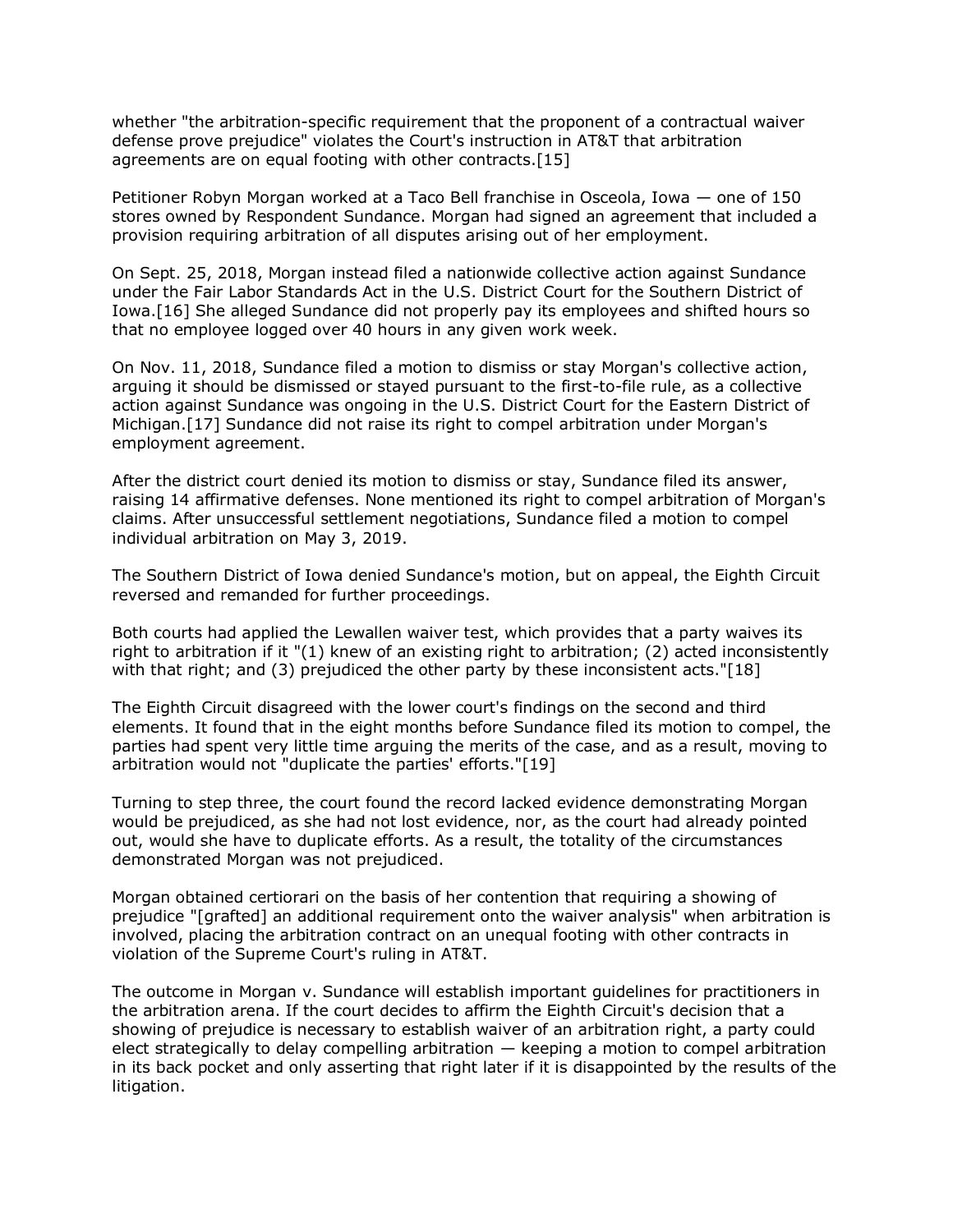Of course, depending on the scope of the court's ruling, this approach would still entail significant risk. A court assessing prejudice under the Lewallen test would consider the totality of the circumstances in a specific case. If a party exchanges discovery or addresses the merits of the case before invoking its right to arbitration, a court may still find prejudice to the other party and thus a waiver of the contractual right to arbitrate.

Eighteen states and District of Columbia filed an amicus brief in support of Morgan, aiming to prevent parties, particularly corporate parties, from taking this approach.[20] These states contend that by allowing litigants to game the system, they tie up judicial resources and generate litigation costs, only to later compel arbitration.

For its part, Sundance maintains that there are numerous reasonable explanations for a party to engage initial defensive filings on jurisdictional or statutory grounds without having any intention to waive its right to arbitrate.[21] Moreover, Sundance argues, the waiver analysis is inappropriate as Section 3 of the FAA requires courts to stay litigation and compel arbitration unless the requesting party is in default.[22]

If the court rejects the Eighth Circuit's decision and rules that engaging in litigation constitutes a waiver of the right to arbitrate, the strategic ramifications would be more straightforward — a party to an agreement to arbitrate should file to compel arbitration when a dispute arises or waive that right.

In its amicus brief, the National Academy of Arbitrators supports this position, noting that when a party fails to compel arbitration, and instead waits to see if litigation offers a better outcome, arbitration "becomes a tactical device and simply serves to evade prompt and efficient resolution of the case  $-$  while flouting the prior commitment to resolve the dispute only in arbitration."[23]

Whatever the result of these two cases, attorneys counseling clients about arbitration clauses in their contracts will be well-advised to study not only the disposition of the cases but the specific reasoning of the court when the opinions are eventually issued.

*[Kevin J. O'Brien](https://www.porterwright.com/kevin-j-obrien/) is a partner, and [Joshua M. Dille](https://www.porterwright.com/joshua-m-dille/) and [Katharine H. Walton](https://www.porterwright.com/katharine-h-walton/services/) are associates, at [Porter Wright Morris & Arthur LLP.](https://www.law360.com/firms/porter-wright)*

*The opinions expressed are those of the author(s) and do not necessarily reflect the views of the firm, its clients, or Portfolio Media Inc., or any of its or their respective affiliates. This article is for general information purposes and is not intended to be and should not be taken as legal advice.*

[1] [Badgerow v. Walters](https://advance.lexis.com/api/search?q=2020%20U.S.%20App.%20LEXIS%2029339&qlang=bool&origination=law360&internalOrigination=article_id%3D1465931%3Bcitation%3D2020%20U.S.%20App.%20LEXIS%2029339&originationDetail=headline%3D2%20High%20Court%20Cases%20That%20Can%20Alter%20Arbitration%20Playing%20Field&) , 975 F.3d 469, 470 (5th Cir. 2020).

[2] Badgerow v. Walters, No. 19-cv-10353, 2019 U.S. Dist. LEXIS 106832, at \*6 (E.D. La. June 26, 2019).

[3] [Vaden v. Discover Bank](https://advance.lexis.com/api/search?q=2009%20U.S.%20LEXIS%201781&qlang=bool&origination=law360&internalOrigination=article_id%3D1465931%3Bcitation%3D2009%20U.S.%20LEXIS%201781&originationDetail=headline%3D2%20High%20Court%20Cases%20That%20Can%20Alter%20Arbitration%20Playing%20Field&) , 556 U.S. 49, 62 (2009),

[4] Badgerow v. Walters, 2019 U.S. Dist. LEXIS 106832, at \*6.

[5] Badgerow v. Walters, 975 F.3d 469, 470 (5th Cir. 2020).